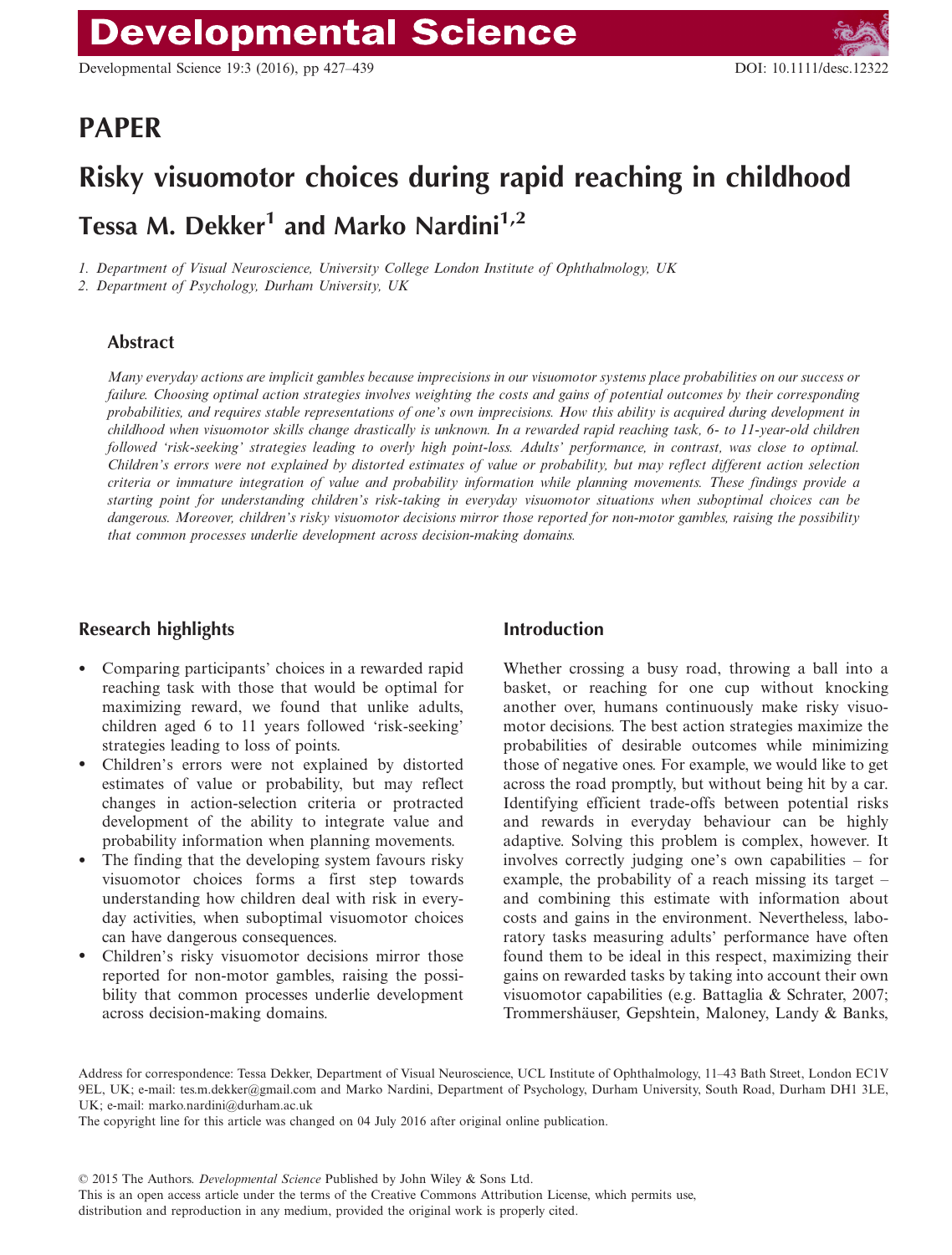2005; Trommershäuser, Landy & Maloney, 2006). It is currently not known how and when during life efficient visuomotor decision-making develops. For a developing system rapidly changing in its physical size, speed, precision, and neural processing (Haywood & Getchell, 2009), it is likely to be especially difficult to form and use stable internal models of the body's visuomotor capabilities to optimize performance. To advance understanding of the development of optimal visuomotor decision-making during childhood, we measured action choices in 6- to 11-year-olds and adults during a rewarded rapid reaching task. Participants' actual action choices were compared with those that would achieve the optimal trade-off between the risks and rewards available in the task.

Visuomotor risk stems from the uncertainty inherent to perception and motor control. For example, a paper ball thrown at a basket may land anywhere along a bivariate probability distribution around the aimingpoint due to noise in location estimates of the arm, hand, ball and basket, and in the neural signals that activate muscles for motor execution (Körding  $&$  Wolpert, 2006). Variations in ball end-points, which depend on the total magnitude of this noise, place a probability on each possible action outcome (i.e. missing or hitting the basket). The formal structure of risky visuomotor tasks can therefore be equated to that of gambling tasks, often used in the field of economic decision-making (Trommershäuser, Maloney & Landy, 2008). In both types of task, subjects choose between lotteries with given outcome values and probabilities. However, in gambling tasks, the chances of winning are stated explicitly, whilst in visuomotor tasks, they are determined *implicitly* by noise (variability) in the sensorimotor system. Like an optimal gambler, an optimal action planner should choose the lottery or action strategy with the largest expected gain.

Trommershäuser, Maloney and Landy (2003a, 2003b, 2008) developed an experimental task that captures the problems faced in everyday visuomotor decision-making. It allows cost and risk factors to be quantified, and gainmaximizing choices to be identified. Participants make time-constrained manual reaches towards a target circle to win points, whilst avoiding a partially overlapping penalty circle that incurs point loss. Because of the time constraint, movements are imprecise, so reaches aimed too close to the penalty circle may accidentally land inside it. To score highly, participants need to shift their reaches some way from the penalty, but not so far that they miss out on potential rewards from the target. For each participant, the optimal (gain-maximizing) aiming-point can be calculated and compared to their actual aiming-point. This predicted optimal aimingpoint depends on each individual's own pointing precision, and varies when penalty values and spatial layouts of the stimulus configuration are altered. Trommershauser at al. (2003a, 2003b) showed that adults were able to identify the near optimal solution to this problem and aim for screen locations that maximized expected winnings.

How and when during development are veridical representations of bodily abilities – a prerequisite for identifying gain-maximizing actions – formed? Infants and children continuously engage in risky visuomotor behaviour and thus have many opportunities to learn how physical limitations affect the results of their actions (Von Hofsten, 2004). Indeed, in their first weeks of walking infants do not discriminate between safe and dangerous slopes and will walk down both, while more experienced 14-month-olds will avoid the impossible ones (Adolph, Bertenthal, Boker, Goldfield & Gibson, 1997; Adolph, Tamis-LeMonda, Ishak, Karasik & Lobo, 2008). Abilities to calibrate actions correctly to objects and affordances continue to develop through childhood. DeLoache, Uttal and Rosengren (2004) showed that 17- to 30-month-old infants sometimes made serious attempts to perform impossible actions on miniature objects such as trying to climb into a toy car or to put on dolls' clothes. Similarly, infants and even children up to age 7 years attempt to reach towards targets through openings that are too small for their hand (Ishak, Franchak & Adolph, 2014). It is unclear whether selection of inappropriate actions in these studies reflects children's overestimation of their own abilities or differences in how averse they are to failing (e.g. getting stuck). In line with the latter possibility, 17-month-old infants attempted to walk through impossibly small openings if the penalty of failing was getting stuck, but became overly conservative if failure meant falling off a table (Franchak & Adolph, 2012). This suggests some knowledge both of own physical capabilities and of 'costs' associated with different courses of action in early childhood. Similarly, Bayless and Schlottmann (2010) showed that children aged 5 to 7 years made distorted but sensible judgements about their abilities to roll marbles through goals of different sizes. Moreover, they rated harder marble rolling games with lower prizes as less pleasurable (Bayless & Schlottmann, 2010). By 7 years of age, children thus seem to possess a basic understanding of how a smaller chance of success and a lower reward (or higher penalty) combine to predict a worse outcome.

For making *optimal* visuomotor choices, however, changes in probability and reward must not only be taken into account, but precisely estimated. Optimal (gain-maximizing) decisions across different conditions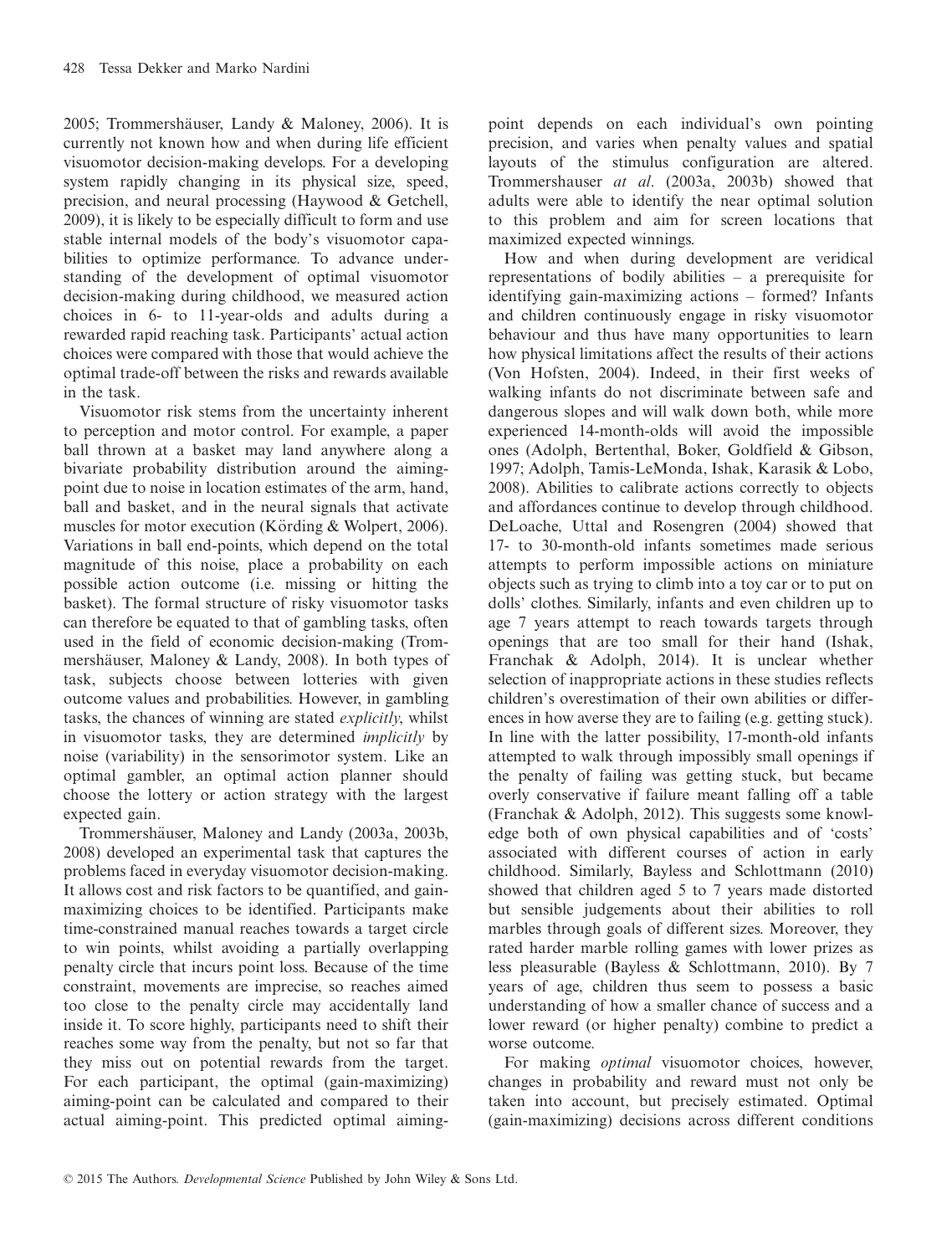in a visuomotor task require precise online estimation of different outcome probabilities (e.g. the chance of missing), and the correct weighting of outcome rewards by these estimates to trade off potential gains and losses. Research on sensory cue integration suggests that it is only at around age 8–10 years that children learn to take their own perceptual uncertainty into account to optimize their perceptual decisions (Gori, Del Viva, Sandini & Burr, 2008; Nardini, Jones, Bedford & Braddick, 2008; Nardini, Bedford & Mareschal, 2010; Petrini, Remark, Smith & Nardini, 2014). It is possible that children also learn to take their own visuomotor certainty into account to optimize their movement decisions around this age. To test this, we employed a child-friendly version of the rapid-reaching task developed by Trommershauser et al. (2003a, 2003b) in children aged 6 to 10 years and adults. This task allowed us to measure how participants' action choices deviate from those predicted by an optimal action planner that maximizes expected gain. The ways in which performance deviates from these optimal predictions provide clues about the causes of these deviations and the mechanisms that may drive shifts from immature to optimal visuomotor strategy selection.

# **Methods**

# **Participants**

Participants were children aged 6 to 11 years and adults: 15 6- and 7-year-olds (mean age = 7.6,  $SD = 0.3$  years, 7 males), 18 8- and 9-year-olds (mean age =  $9.0$ ,  $SD = 0.4$ years, 10 males), 15 10- and 11-year-olds (mean age  $=$ 10.8,  $SD = 0.5$  years, 7 males), and 15 adults (mean age = 22.4,  $SD = 2.5$  years, 7 males). All but three were righthanded. During training, subjects learned to limit their time-outs (failures to reach the screen on time) to 5% of the trials or less (see Supplemental Methods). Those who timed-out more frequently during the main task could be trading off speed for accuracy, potentially leaving more time to make online reach adjustments towards the target. This would confound measures of visuomotor strategy selection with movement corrections *after* the decision process. Therefore, additional subjects with >5% 'time-out' errors (see Procedure) were excluded from the analyses (three adults, three 10- and 11-year-olds, seven 8- and 9-year-olds, and six 6- and 7-year-olds). Some time-outs were likely caused by occasional lapses in attention rather than trading off speed for accuracy (this would not affect aiming strategy). Because sustained attention develops with age, this probably contributes to higher exclusion rates in younger groups. All participants had normal or corrected-to-normal vision and no known neurological or psychological disorders.

# Apparatus

Participants sat in front of a 24-inch monitor with integrated touch sensors (Iiyama ProLite T2451MTS MultiTouch screen, with  $521 \times 293$  mm display area and  $1920 \times 1080$  resolution), at 26 cm distance for adults, 20 cm for children. A wireless numeric keypad was mounted on the table, centred before the monitor 6 cm from the participant's trunk (see Figure 1A). Tasks were run using Matlab 7.1 (R2010a) with Psychophysics Toolbox (Brainard, 1997).

#### Design and stimuli

Stimulus configurations consisted of a target circle with a green outline and a partially overlapping penalty circle, each with a 0.90 cm (33 pixel) radius. Target circles were unfilled, while penalty circles were filled with a darker shade of their yellow, blue or grey outline colour (see Figure 1A). A blue  $114.2 \times 80.6$  mm frame at the screen centre indicated where the circles would appear. To prevent use of pre-planned movements, on each trial the whole stimulus configuration was 'jittered' around the frame's centre, with horizontal and vertical offsets drawn independently from a uniform  $\pm 44$  mm distribution. We varied whether the horizontally displaced penalty circle was located near to or far from the reward (1 versus 1.5 circle-radius displacement), and whether hitting it incurred a small or large point loss (1 versus 5 points), resulting in four conditions: 'near 1', 'far 1', 'near 5', and 'far 5'. For half of each age group the low penalty was presented for the first half of the task, and for the others the high penalty was first. Distinct penalty colours signified different values; blue for 1, yellow for 5 and grey for 0 in training. Near and far offsets were presented equally often in random order within blocks. To keep trial numbers to a child-friendly minimum, the left / right positioning of circles was counterbalanced across participants. Half in each age group had far penalty offsets on the left and near offsets on the right; for the others these positions were reversed.

### Procedure

#### Training phase

Time limits ensured that subjects made ballistic reaching movements without online corrections. To allow for individual differences in reach reaction times, a preexperimental training phase included a selection procedure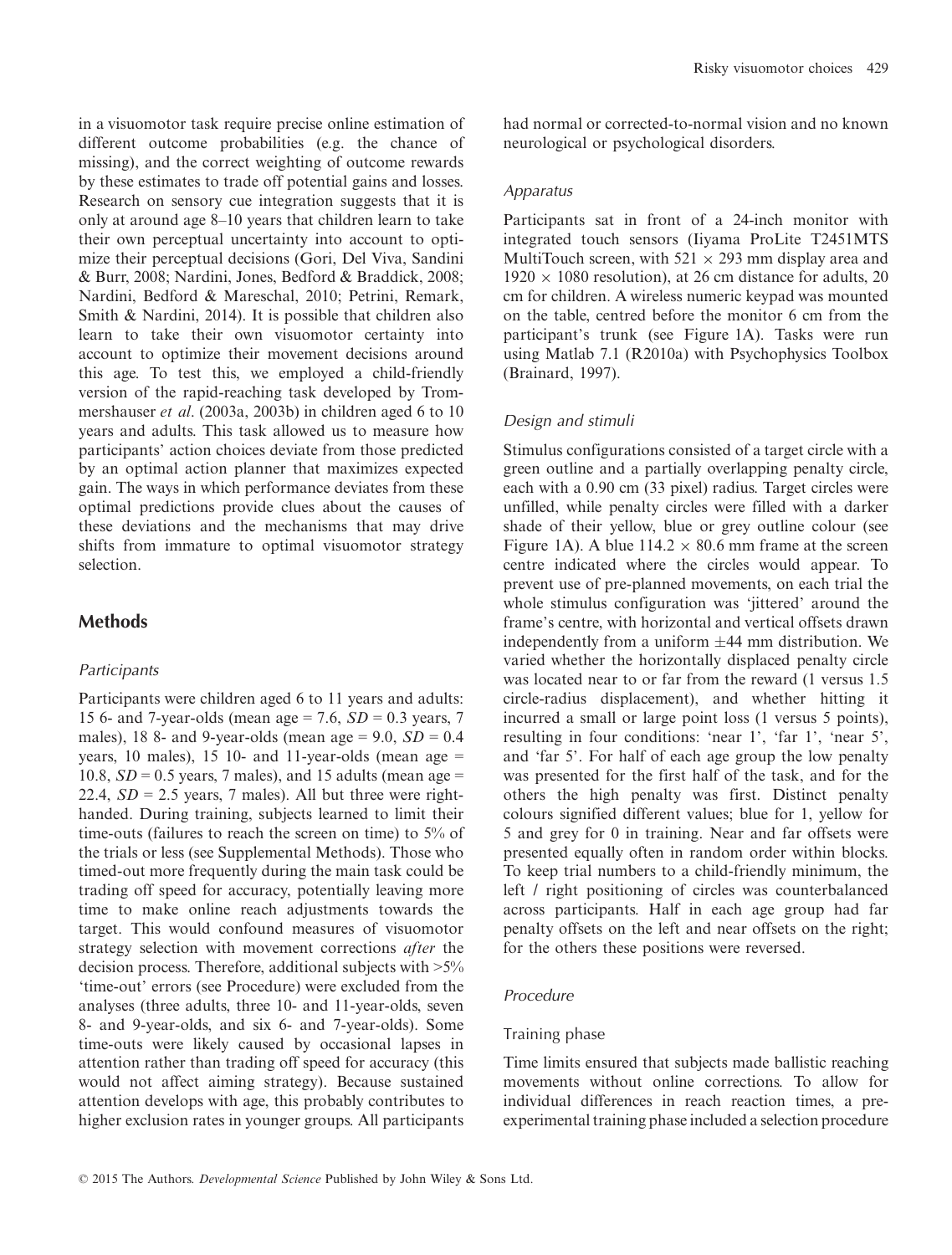

Figure 1 (A) A 9-year-old girl demonstrates a typical trial sequence. The blue penalty circle in the example has a gain of  $-1$ , and a 1.5  $\times$  radius offset from target centre ('far 1' condition). (B) The current total score (which could be negative) was displayed graphically throughout the session. The brown area is 'the ground', the blue area 'the sky'. For each point gained, a coin appeared (left example). For each point lost, a coin was removed. For every 20 coins (denoted by a red line), subjects won a token that could be exchanged for toys (or £0.50 for adults) at the end. If the total score became negative, each lost point would create a 'hole' in the ground (right example). Before getting back into the sky, coins had to be won to fill up the holes.

that established individual time limits. In 13–15 blocks of 20 trials, participants attempted to hit targets under time limits that decreased when they performed to criterion (see Supplemental Methods). Training trials were identical to the experimental trials described below, except that target hits did not count towards the final score, and the (grey) penalty circle was irrelevant.

# Experimental phase

Each training trial started with a central fixation cross. Participants pressed the 'Enter' key with the index finger of their dominant hand to trigger presentation of the blue frame (see Figure 1A). The stimulus configuration appeared inside the frame after 500 ms of pressing. Participants then released the key and touched the screen with the same finger. If they released less than 100 ms after target onset (anticipation) the trial was aborted. Touching the target circle within the time limit gave a reward of 1 point. Touching the penalty within the time limit incurred a loss of 1 or 5 points. For the overlapping region of penalty and target, the reward and penalty were summed. A touch anywhere else on the screen was a 'miss' (no gain or loss). A 'time-out' incurred a 7-point loss and a waiting period of 20 seconds. Participants were simply instructed to obtain as many points as possible.

There were 10 blocks of 20 trials, a total of 50 per condition. Penalties and payoffs were explained before the first and sixth block when penalty rules changed. Before each block, participants were asked to repeat these back to ensure that all remembered the current

outcome values. Running scores were displayed graphically in a chart on the screen (Figure 1B). As a motivation for maximizing their points, participants received a prize token for every 20 points they earned. At the end of the session, each token was converted to £0.50 for adults or exchanged for small prizes for children. Subjects also performed three additional tasks that measured their understanding of the point system of the experiment (number line and multiplication task), and their explicit knowledge of their own visuomotor ability (hit probability task).

# Number line task (measuring value distortion)

All subjects took part in a pencil-and-paper number line task. On each trial, subjects used a pencil to indicate, with a line, where on a bar of length 10 cm a number would fall. The left and right ends of the bar were labelled 0 and 10, respectively, and the numbers 1–5 were tested 10 times each, with numbers randomized within each block. The marked locations were measured and compared with the locations predicted by a linear representation of the number line (e.g. the number 4 would fall at 0.4 of the length of the 10 cm line, at 4 cm).

#### Multiplication task (measuring value distortion)

All subjects took part in a two-alternative forced choice task with 35 trials. On each trial they chose between a pair of values (7 repetitions of 5 pairs). Each pair consisted of the standard value of '5 points  $\times$  1', and a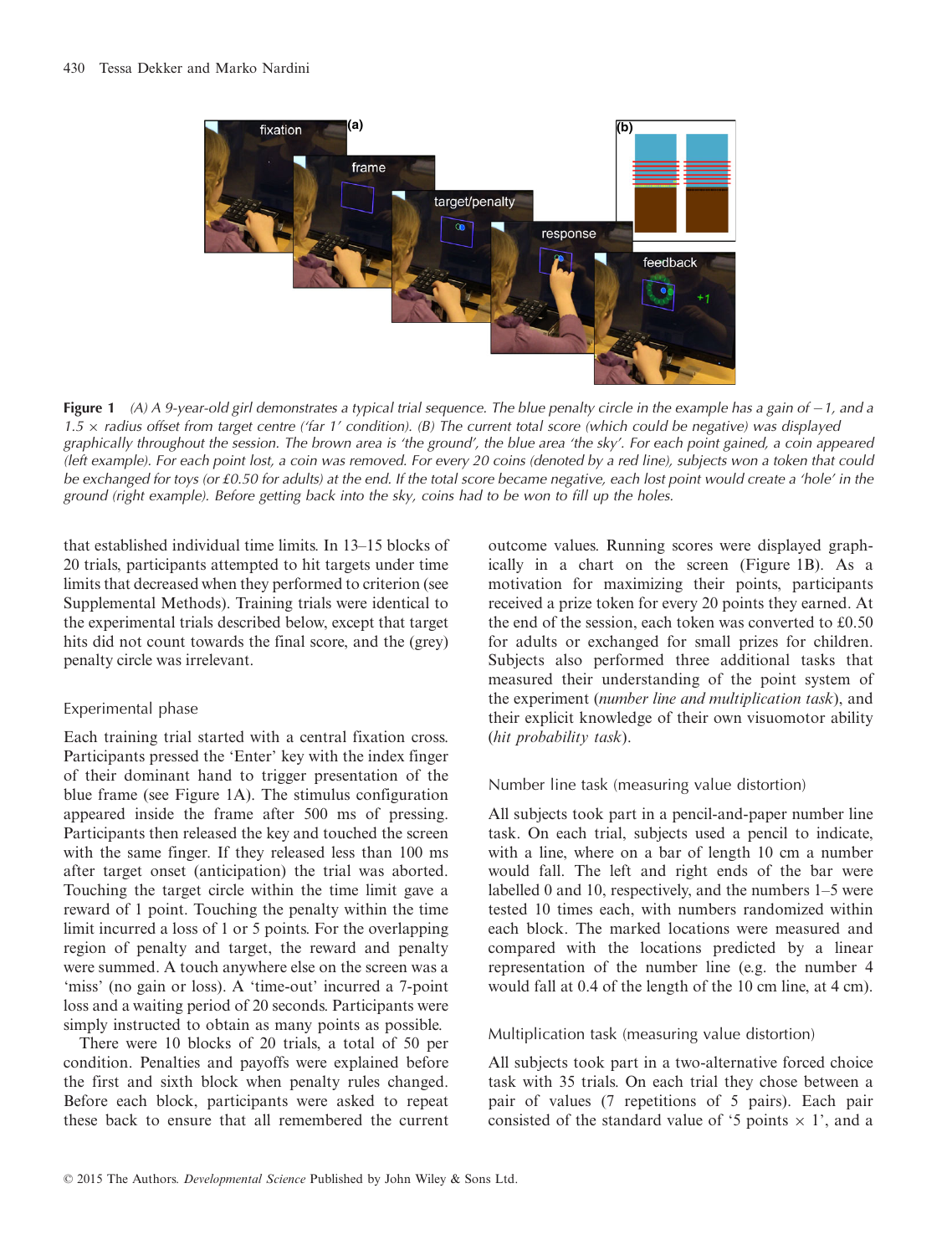comparison in which '1 point' was multiplied with the values 3 to 7 ('1 point  $\times$  3', '1 point  $\times$  4', etc.). For each pair, subjects were asked to select the value they would prefer to lose (the correct answer was the lower value). For example: would you prefer to lose 5 points once  $(5 \times 1)$ 1), or to lose 1 point four times  $(1 \times 4)$ ? The task was described in terms of losses to best match the penalty situation in the main experiment. To make the problem concrete, subjects received 10 stickers or snacks and were informed that one of their answers, randomly drawn at the end of the task, would determine how many they would have to give back. For each age group and comparison value, we counted how often the constant sum was chosen over the variable sum. We used the standard psychophysical method of fitting a cumulative Gaussian distribution through the resulting proportions (using the Psignifit toolbox for Matlab), and determining the Point of Subjective Equality (PSE); see Figure 6B. The PSE is the point along the  $x$ -axis at which the comparison and standard are chosen with equal (0.5) probability, and therefore measures the point at which they are, on average, judged to be equal. Deviations of the PSE from the correct value of  $5 (1 \times 5)$  thus provide information about systematic under- or overestimations of the value of losing 5 points relative to the value of losing 1 point multiple times.

# Hit probability task (measuring probability distortion)

In a hit probability task, subjects were presented with five circle sizes in a display such as the one used in the experiment. In 10 blocks, all circles were presented in random order (50 repetitions in total). The circles were presented in isolation (without an overlapping penalty circle), and their locations were jittered as in the experiment. Circle sizes were scaled individually for each subject based on their own visuomotor variance measured during the main task. The five circle sizes seen by each subject corresponded to hit probabilities of 0.1, 0.3, 0.5, 0.7, and 0.9. On each trial, subjects judged 'how many times out of 10' they would successfully hit the circle, from the same position and with the same time constraint as in the main experiment. This provided their estimated probability of hitting (e.g. '5 out of  $10' = 0.5$ ). Judged probabilities were averaged over 10 repetitions (50 trials in total). Mean judged probabilities were averaged across all subjects in an age group, and compared with the true probabilities (95% error bars).

# Analysis

# Measures

On each trial, reaction time (target onset to screen touch), touched horizontal (X) and vertical (Y) screen position, and score were recorded. 'Time-out' trials were excluded from the analysis (see Table 1 for details). For model predictions (see below), the scatter of movement end-points was fitted by a bivariate Gaussian distribution. Outlying data points can strongly influence these distributions and model predictions. Outliers were therefore excluded using the Minimum Covariance Determination (MCD) procedure (Rousseeuw, 1984)  $(\sim 5\%$  of trials excluded in all age groups); see Supplemental Material for details. Mean reaction time, aiming-point (mean  $X$ , mean  $Y$ ), horizontal and vertical variance (var $X$ and varY), and total score were computed for each subject and condition using the remaining data.

# Model predictions

The aiming location  $X_{mg}$ ,  $Y_{mg}$  that would maximize expected gain given that the visuomotor precision  $varX$ ,  $varY$  was computed for each subject and condition following the ideal actor / observer model described in Trommershauser *et al.* (2003a, 2003b).  $4 \times 4$  (Age  $\times$ 

Table 1 Descriptive experimental data displayed per age group. Stars in adult column indicate that age difference across all groups is significant at  $p < .05$ 

|                              | Adult<br>$N = 15$<br>$age = 22.4 (2.5)$ | $10 - 11$<br>$N = 15$<br>$age = 10.8(0.47)$ | $8 - 9$<br>$N=18$<br>$age = 9.0 (0.35)$ | $6 - 7$<br>$N = 15$<br>$age = 7.6(0.34)$ |
|------------------------------|-----------------------------------------|---------------------------------------------|-----------------------------------------|------------------------------------------|
|                              |                                         |                                             |                                         |                                          |
| Time limit (secs)            |                                         |                                             |                                         |                                          |
| Mean                         | $0.66(0.04)$ *                          | 0.75(0.06)                                  | 0.78(0.05)                              | 0.83(0.04)                               |
| Range                        | $0.60 - 0.75$                           | $0.65 - 0.85$                               | $0.70 - 0.85$                           | $0.75 - 0.9$                             |
| No. time outs                | $4(2.2)$ *                              | 7.2(2.1)                                    | 5.3(2.8)                                | 6.5(2.6)                                 |
| Reaction time (secs)         | $0.53(0.04)^*$                          | 0.59(0.05)                                  | 0.61(0.04)                              | 0.64(0.05)                               |
| Vertical aim points (cm)     | $-0.03(0.1)$ *                          | $-0.12(0.1)$                                | $-0.06(0.1)$                            | $-0.006(0.1)$                            |
| Deviation from $X_{mg}$ (cm) | 0.11(0.07)                              | 0.18(0.1)                                   | 0.16(0.1)                               | 0.13(0.1)                                |
| Variance (cm)                |                                         |                                             |                                         |                                          |
| Horizontal                   | $2.44(0.82)$ *                          | 2.51(0.93)                                  | 2.96(1.3)                               | 3.69(1.4)                                |
| Vertical                     | $4.11(1.51)*$                           | 3.31(1.25)                                  | 4.21(2.08)                              | 5.05(2.27)                               |

© 2015 The Authors. Developmental Science Published by John Wiley & Sons Ltd.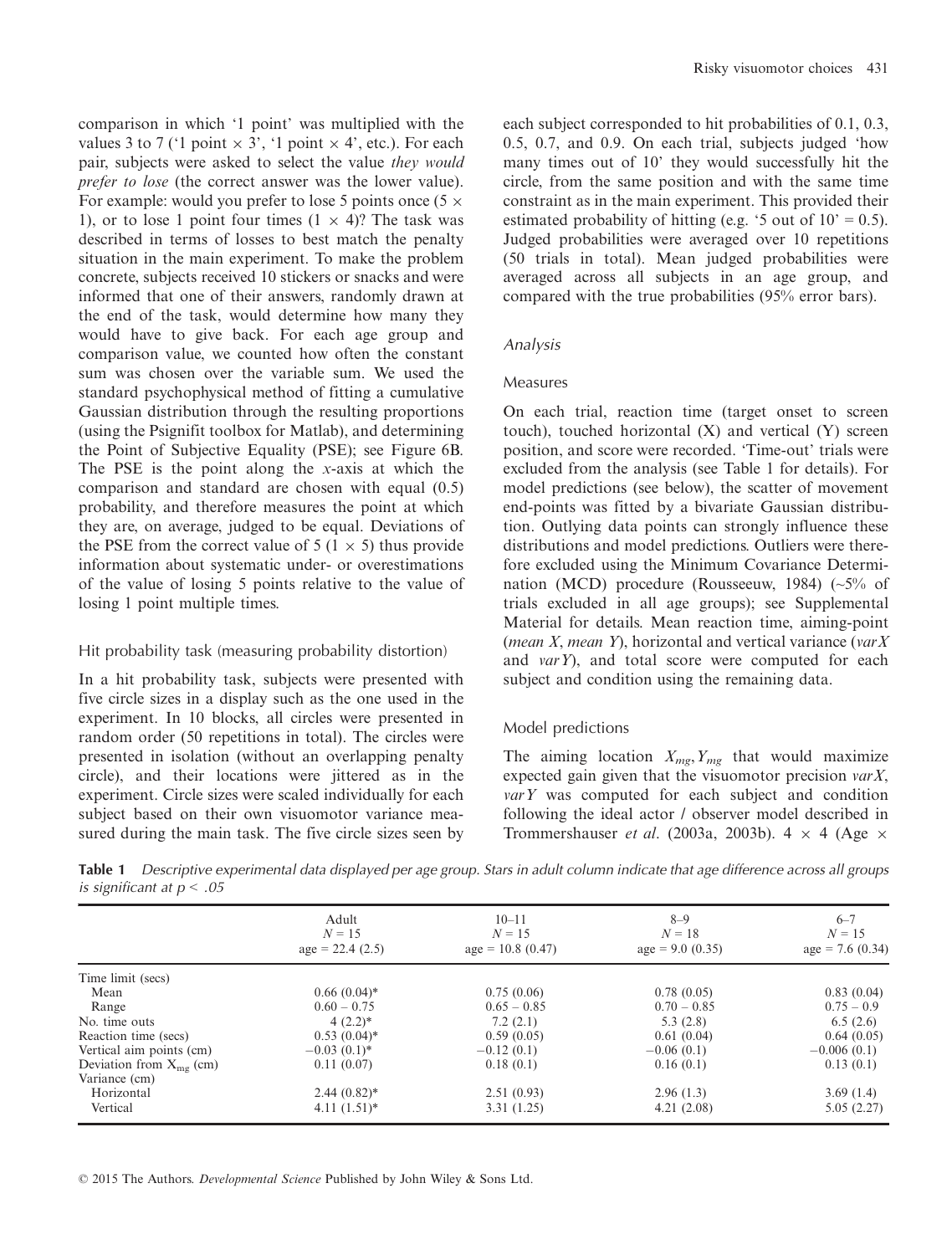Condition) ANOVAs revealed that there were no significant differences in X or Y variance across conditions, a pattern consistent across age groups (largest  $F$  for Condition and Condition  $\times$  Age <1.62,  $p = .194$ ). Variance estimates for each subject were therefore obtained by pooling data across conditions. The expected consequences of aiming towards any given location on the screen were modelled as depending on a bivariate Gaussian distribution described by each participant's own X and Y variance. The gain expected from pointing at any location is given by a weighted sum of all the possible outcomes, in which each outcome (e.g.  $+1$ ,  $-5$ , 0) is multiplied by the probability of a reach landing in a location with this outcome. For each participant and condition, we computed the 'gain landscape' describing the gain expected from aiming for each pixel in a 200  $\times$ 200 grid around the target centre (Figure 2); see the Supplemental Material for details. The optimal aiming coordinate  $X_{mg}$ ,  $Y_{mg}$  is at the peak (maximum) of this landscape (Figure 2A, and Figure 2B, cyan squares), and its height represents the optimal-predicted average gain. In Figure 2B, each condition's gain landscape is overlaid with the stimulus configuration (circles), and the empirical distribution of movement end-points from the same example adult participant whose X and Y variance was used to calculate the landscape. In this participant, the optimal prediction (cyan circle) changes across conditions, and the mean of the empirical points (red triangle) follows it closely.

# **Results**

## Reaction times and end-point variances

Reaction times decreased significantly with age, as revealed by Age  $\times$  Condition ANOVAs (Age:  $F(3, 59)$ )  $= 30.7, p \leq .01$  and in accordance with age-related shortening of individual time-limits (Age:  $F(3, 59) = 13.6$ ,  $p < .01$ ; see Table 1). Age  $\times$  Condition ANOVAs showed that horizontal and vertical variance also varied with age  $(X: F(3, 59) = 5.77, p = .002; Y: F(3, 59) = 3.58, p = .019$ , with significantly larger variances than adults only for 6- to 7-year-old children for both X and Y ( $p < .05$  in Sidak-corrected post-hoc comparisons; see Table 1).

#### Do vertical aiming-points maximize expected gain?

The Y-coordinate with the highest predicted score fell at the centre of the stimulus configuration  $(Y_0)$  for all



Figure 2 (A) Gain landscapes from example subject presented with 'near' targets on the left and 'far' targets on the right. These plots show the raw data as collected. For further analysis, X-coordinates were flipped into a common orientation so that shifts from the target centre away from the penalty area were always positive. For each condition, expected points per trial are displayed for each possible aiming location in a 200-pixel square around the centre of the target circle. The X-coordinate with the highest expected gain is at the peak of each landscape. (B) Contour plots of the same data, with overlaid stimuli (large circles). A blue square indicates the peak of each gain landscape. Movement end-points on individual trials are plotted as black dots, and their means are indicated by red triangles. This subject's mean aiming-points fell close to gain-maximizing coordinates (blue circles) for all conditions, showing that their visuomotor strategies were near-optimal.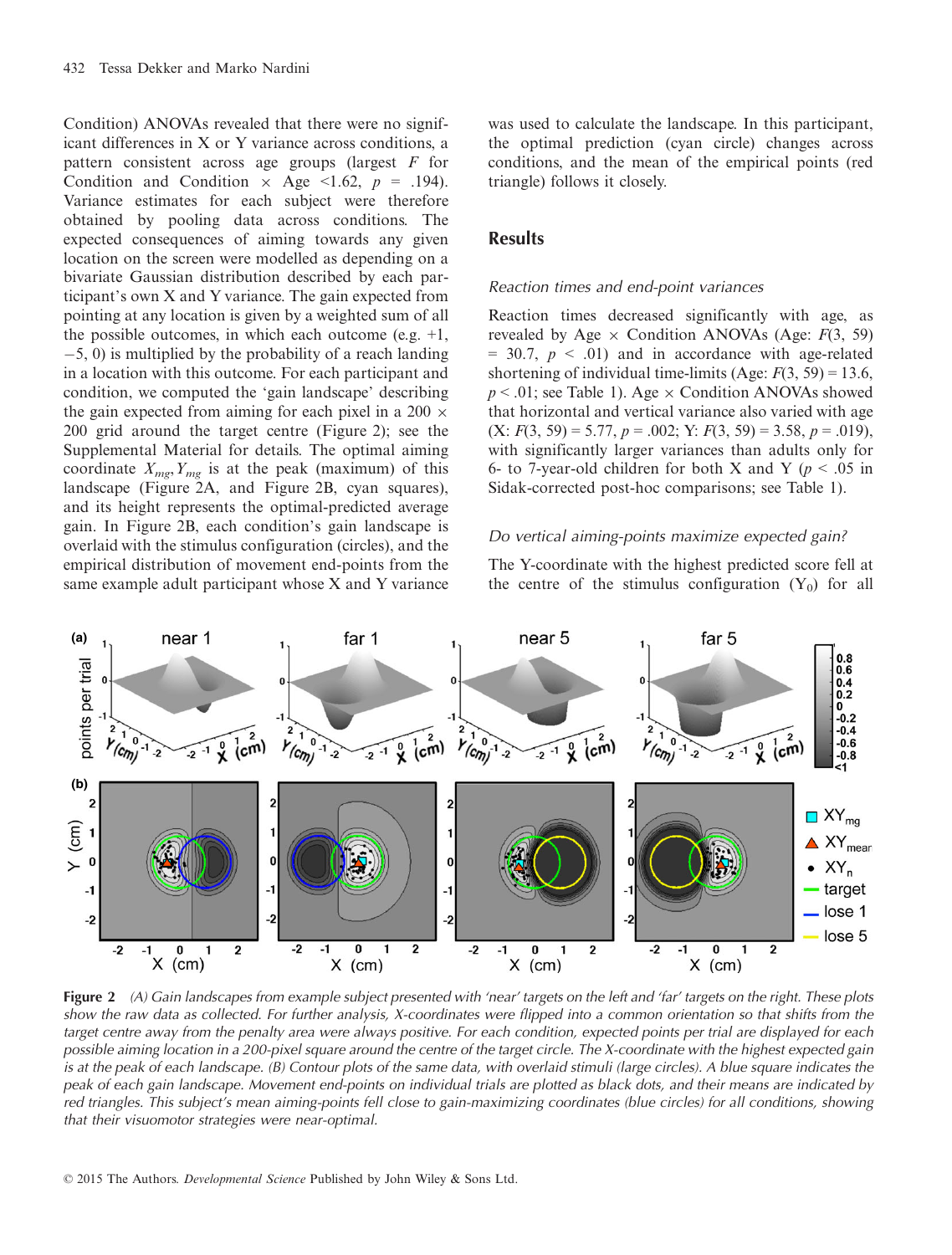conditions. Accordingly, the height of subjects' aimingpoints did not vary by condition (Condition:  $F(3, 57) =$ 1.62,  $p = .19$ ; Condition  $\times$  Age:  $F(9, 17) = 1.43$ ,  $p = .18$ ). Aiming-points did, however, vary significantly with Age (F  $(3, 59) = 3.58, p = .019$ ; see Table 1. Post-hoc tests revealed that while adults and 6- and 7-year-olds had mean Y-coordinates indistinguishable from the optimal  $Y_0$ (adults:  $t(14) = -1.44$ , 6–7:  $t(14) = -0.33$ ), both *p*-values > .1), 8- and 9-year-olds and 10- and 11-year-olds tended to aim slightly below this point  $(10-11: t(14) = -8.4, p < .001;$ 8–9:  $t(17) = -2.6, p = .02$ .

#### Do horizontal aiming-points maximize expected gain?

# Adults

To test whether adults were able to find their own gainmaximizing coordinate by weighting outcome values by their probabilities, we compared their actual and predicted optimal aiming-points (Figure 3). A linear regres-



Figure 3 Empirical mean X-coordinates (Touched Locations) are plotted against the predicted gain-maximizing Xcoordinates (Max Gain Locations) of each condition and subject in each age group. Condition means (95% CI error bars) are indicated by larger symbols. For points falling along the dashed identity line (intercept 0, slope 1), the touched and max gain location were identical, so visuomotor strategies were optimal. Points below the line are those of subjects who did not place their aiming-points far enough from the penalty circle to maximize their expected gain; those above the line were placed too far. Regression lines were fitted to all data points to visualize differences in movement strategies across age. Slopes smaller than 1 reflect a tendency to undershoot the optimal aiming location.

sion ( $R^2 = 0.523$ ,  $F(1, 58) = 63.51$ ,  $p < .001$ ) found a slope of 0.97 and intercept of 0.01 (Figure 3, dashed line). These regression parameters closely match those of the identity line with slope 1 and intercept 0. Adults' mean X-coordinates thus fell on average extremely close to the corresponding predicted gain-maximizing coordinates. To find this coordinate in each condition's gain landscape, subjects should shift their horizontal aimingpoints further from the target centre when penalty values increase and when penalty and target circles are closer together. A  $2 \times 2$  (Value  $\times$  Offset) ANOVA revealed that adults indeed made these adjustments across conditions (Value:  $F(1, 14) = 20.45, p < .001$ ; Offset:  $F(1, 14) = 22.7$ ,  $p < .001$ ; interaction not significant,  $F(1, 14) = 2.52$ ,  $p =$ .134). Moreover, adults shifted by the correct distance to maximize their expected gain given their own visuomotor precision; an ANOVA comparing actual and optimal aiming-points across the four conditions showed that adults' mean X-coordinates were statistically indistinguishable from their gain-maximizing X-coordinates (main effect of actual-optimal,  $F(1, 14) = 0.024$ ,  $p =$ .88; actual-optimal  $\times$  condition interaction:  $F(1.55, 21.7)$  $= 0.058, p = .91$ .

#### Children

With age, movement end-points shifted closer towards the gain-maximizing X-coordinates, and regression slopes for optimal vs. actual points (Figure 3) clearly became steeper and closer to the identity line. Means (large circles) below the identity line indicate that children's aiming-points were on average placed too close to the penalty circle to land on the gain-maximizing coordinate.

A three-way Actual-Optimal  $\times$  Condition  $\times$  Age ANOVA confirmed that distances between actual and optimal aiming-points become smaller with age from childhood to adulthood (main effect of Actual-Optimal:  $F(1, 59) = 54.38$ ,  $p < .001$ ; Actual-Optimal  $\times$  Age interaction:  $F(3, 59) = 6.68$ ,  $p = .001$ ). Distances between actual and optimal aiming-points also varied with condition; they were larger in those conditions for which the gain-maximizing coordinate required a larger shift from the target centre; see Figure 3 (Actual-Optimal  $\times$ Condition interaction:  $F(1.4, 80.1) = 5.9$ ,  $p = .01$ ; this effect did not depend on age:  $F(4.1, 80.1) = 0.78$ ,  $p = .54$ ). Follow-up ANOVAs revealed that even by ages 10 and 11 years, children's mean X-coordinates still significantly undershot the predicted gain-maximizing location (Actual-Optimal  $\times$  Condition interaction at 10–11 years:  $F(1, 14) = 29.28, p < .001; 8–9$  years:  $F(1, 17) = 18.23, p =$ .001; 6–7 years:  $F(1, 14) = 44.15, p < .001$ ). Thus, even in relatively late childhood, movement strategies were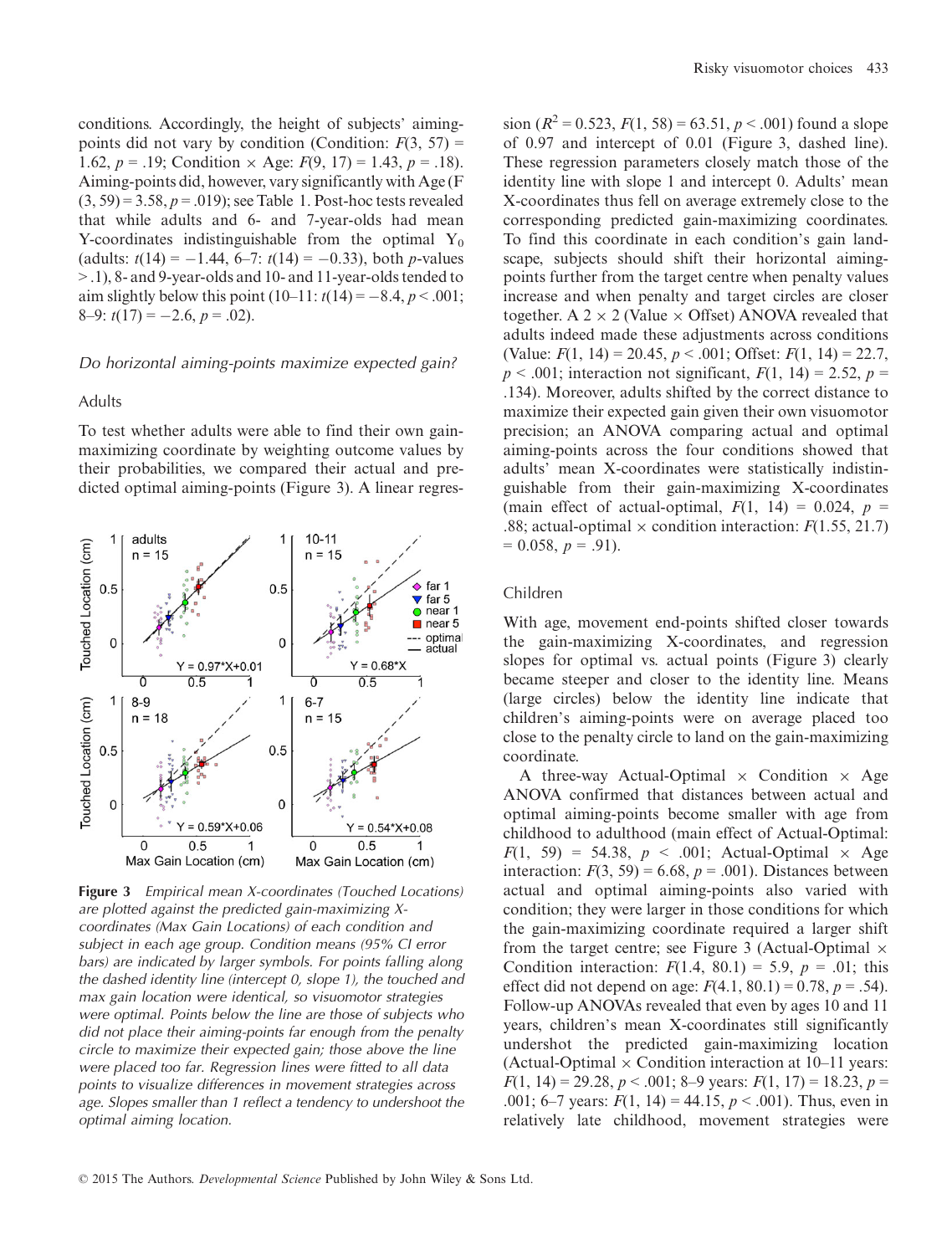suboptimal, and carried unnecessarily high risks of touching the penalty.

While children up to age 10 and 11 years systematically mis-localized the gain-maximizing coordinate, some sensitivity to gain landscape changes across conditions was already evident by 6 and 7 years. As Figure 3 shows, the order of condition means along the  $y$ -axis is consistent across groups, so, like adults, children shifted their aims away from the target centre as a function of both penalty value and offset. ANOVAs found significant effects of both factors at all ages: for Value, 10–11 years:  $F(1, 14) = 7.68$ ,  $p = .02$ ; 8–9 years:  $F(1, 17) = 23.61$ ,  $p < .01$ ; 6–7 years:  $F(1, 14) = 5.15$ ,  $p = .04$ ; for *Offset*, 10–11 years:  $F(1, 14) = 5.53$ ,  $p = .03$ ; 8–9 years:  $F(1, 17) =$ 6.87,  $p = .02$ ; 6–7 years:  $F(1, 14) = 5.63$ ,  $p = .03$ ); no interaction in any group, largest  $F = 0.20$ ,  $p = .63$ . The deviation between the optimal and actual aiming-point in childhood did not significantly depend on whether the low or high penalty was presented first  $(2 \times 2$  ANOVAs for Penalty Order  $\times$  Actual vs. Optimal X-coordinate: 'near 1':  $F(1, 42) = 3.49$ ,  $p = .069$ , 'far 1':  $F(1, 42) = 0.79$ ,  $p = .38$ , 'near 5':  $F(1, 42) = 0.001$ ,  $p = .97$  'far 5':  $F(1, 42)$  $= 0.19$ ,  $p = .67$ ). It is therefore unlikely that these suboptimal aiming strategies were due to rule switching difficulties when penalties changed halfway through the task.

# Computing versus learning the best action strategy

Gain-maximizing coordinates can be computed directly by weighting outcome values by their visuomotor noisedependent probabilities to estimate the peak of the gain landscape (see Figure 2). However, they can also be found by searching for aiming-points with higher rewards (reinforcement learning). Regression lines fitted across the trial time series of each condition for each individual subject revealed remarkably consistent aiming strategies throughout the task (one-sample  $t$ -tests of slope versus 0: All  $p$ -values  $> .05$ , with Sidak-correction for 252 comparisons; except for one 10- to 11-year-old in the 'near 1' condition). So, in line with previous findings (Trommershäuser et al., 2003a, 2003b), both adults and children seem to select their action strategy early on without apparent learning.

# Effects of movement strategies on scores

Subjects were not explicitly instructed to aim for gainmaximizing coordinates, but only to score as many points as possible. A crucial question, therefore, is whether children's deviations from gain-maximizing X-coordinates did indeed result in reduced scores. Otherwise, children might have had little reason to choose

closer-to-optimal strategies. Solid curves in Figure 4 display for each subject and condition how predicted scores decrease as aiming-points depart from the gainmaximizing coordinate  $(X_{mg}, \text{dashed line}, \text{at zero on the})$ x-axis). The data points plot distances between participants' actual and gain-maximizing X-coordinates against their obtained rewards (mean points per trial). Obtained and model-predicted scores are likely to differ somewhat due to noise, since movement end-points are 'sampled' probabilistically from a subject's visuomotor distribution. However, most data points fall within the range of the predicted curves, revealing a correspondence between model predictions and task performance.

Expected gain curves are asymmetrical, with lower predicted scores for movement end-points undershooting the gain-maximizing coordinate (left of the peak) than for those shifting too far (right of the peak) by the same distance. In childhood (three bottom rows), many endpoints fall left of the peak (closer to the penalty), at Xcoordinates with relatively lower predicted scores. Obtained scores are accordingly lower. In contrast, adult movement end-points (second row in Figure 4) are clustered around the peaks of the gain landscapes, along aiming locations with high associated gain. Note, however, that scores are not only determined by whether movement end-points undershoot or overshoot the peak on average (each group's bias), but also by how this varies across individuals (each group's variance). These deviations from the optimal aiming-point are captured by the points and error bars in Figure 4 (top panel), the spread of data points in Figures 3 and 4, and the absolute deviation from  $X_{mg}$  in Table 1. The spread of end-points in adults reveals that even some mature subjects missed their optimal coordinate by some distance. Indeed, mean absolute deviations from the gain-maximizing location in Table 1 are smallest in adults, but only slightly smaller than in children. Consequently, even adults may not score 100% of their predicted maximum on average. Tukey's post-hoc tests revealed that adults have smaller mean absolute deviations than 8- and 9- and 10- and 11-year-olds ( $p = .35$ ) and .01, respectively), but not than 6- and 7-year-olds (p = .42). Therefore, any differences in score between the oldest and youngest groups will be mainly due to a different directional bias in movement selection (i.e. aiming too close to penalty at ages 6–7).

To test whether age groups differed significantly in their abilities to maximize gain, scores were expressed as percentages of the predicted maximum score (Figure 5) and compared in a two-way ANOVA (Condition  $\times$  Age). In line with the more sub-optimal aiming-points selected at younger ages, scoring efficiency decreased significantly with age  $(F(3, 59) = 5.07, p = .003)$ , but this effect was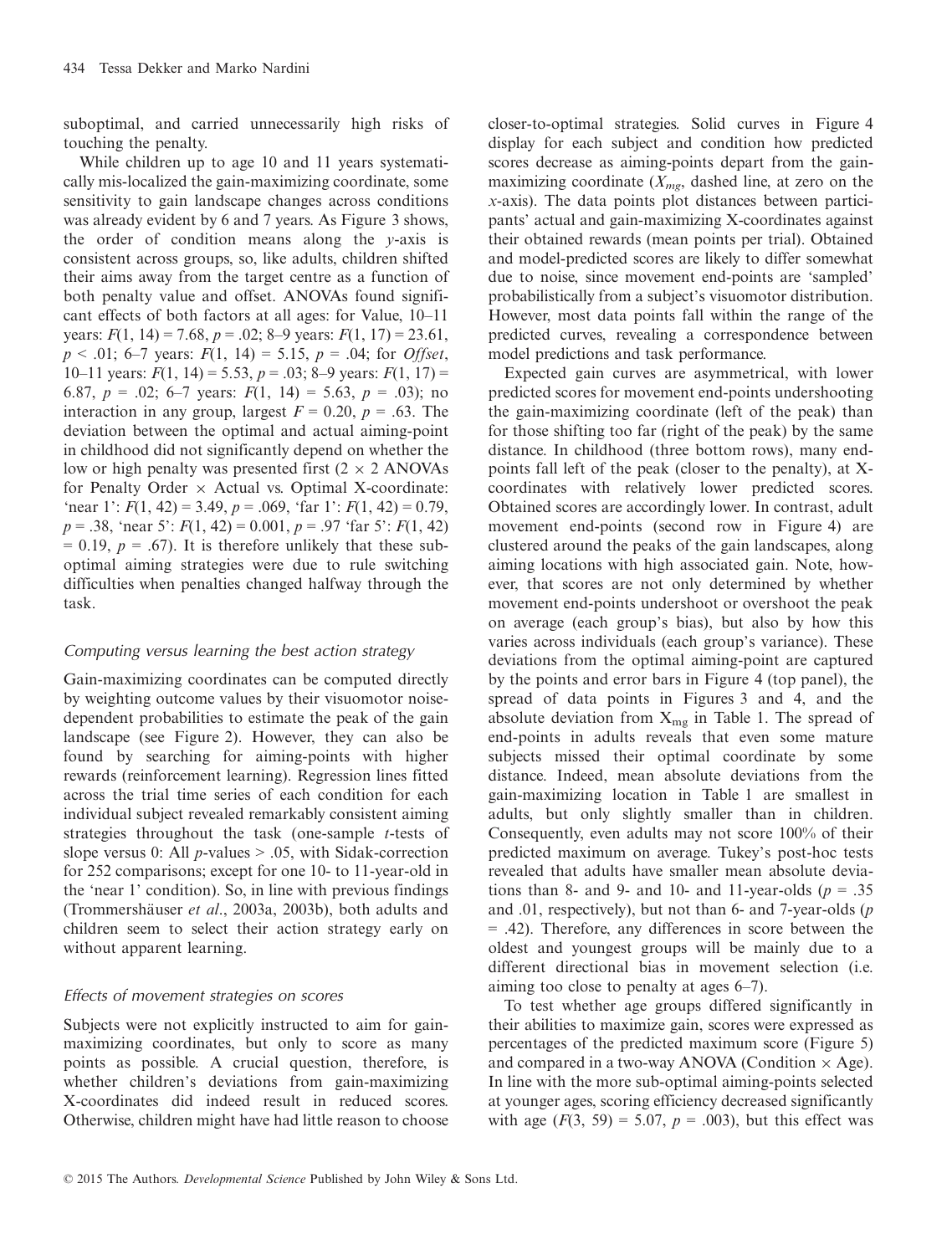

Figure 4 Top row: mean deviations from the gain-maximizing X-coordinate (set to  $x = 0$ , indicated by dotted lines). Error bars are 95% confidence intervals. Positive (right) and negative (left) deviations reflect, respectively, mean aiming-points falling too far away from, or too close to, the penalty area to land on the gain-maximizing coordinate. Bottom four rows: curves plot predicted scores for each subject across aiming-points deviating relative to the optimal aiming location (dotted line, 0 deviation). Numbers next to dotted lines are the mean optimal aiming-point (in cm, with respect to the target centre) for the age group and condition. Scattered data points are individual subjects' actual deviations from  $X_{maxgain}$  plotted against their actual obtained points per trial.

modulated by condition (Age  $\times$  Condition:  $F(3.8, 73.9)$ )  $= 2.91, p = .03$ ). Follow-up ANOVAs showed that scores only significantly differed by age in the 'near 5' condition with the steepest gain landscape; 'near 5' condition:  $F(3)$ , 59) = 3.78,  $p = .015$ , all other conditions: largest  $F < 1.44$ ,  $p = .24$ ). In the 'near 5' condition, all three child groups scored significantly below their optimal predictions (10– 11 years:  $t(14) = -4.20$ ,  $p = .018 - .9$  years:  $t(17) = -2.56$ , p  $= .02, 6 - 7$  years:  $t(14) = -3.20, p = .006$ . Adults showed a non-significant trend towards a sub-optimal mean score in this condition  $(t(14) = -1.89, p = .08)$ .

In sum, these findings clearly show that children aged 6 to 11 years chose reaching strategies with an overly high risk of hitting the penalty circle, and that this had detrimental effects on the rewards they obtained. For example, 6- and 7-year-olds won less than 50% of their potential points in the most challenging condition (Figure 5). Additional control tasks were conducted to understand why children aimed so 'dangerously' close to the penalty area (a risk-seeking strategy).

#### Do younger subjects distort outcome values?

Young children often show nonlinearities in their understanding of number, typically underestimating larger values (Booth  $\&$  Siegler, 2006). In the reaching task, this could lead to underestimation of the severity of larger penalties (5 points) and to subsequent underestimation of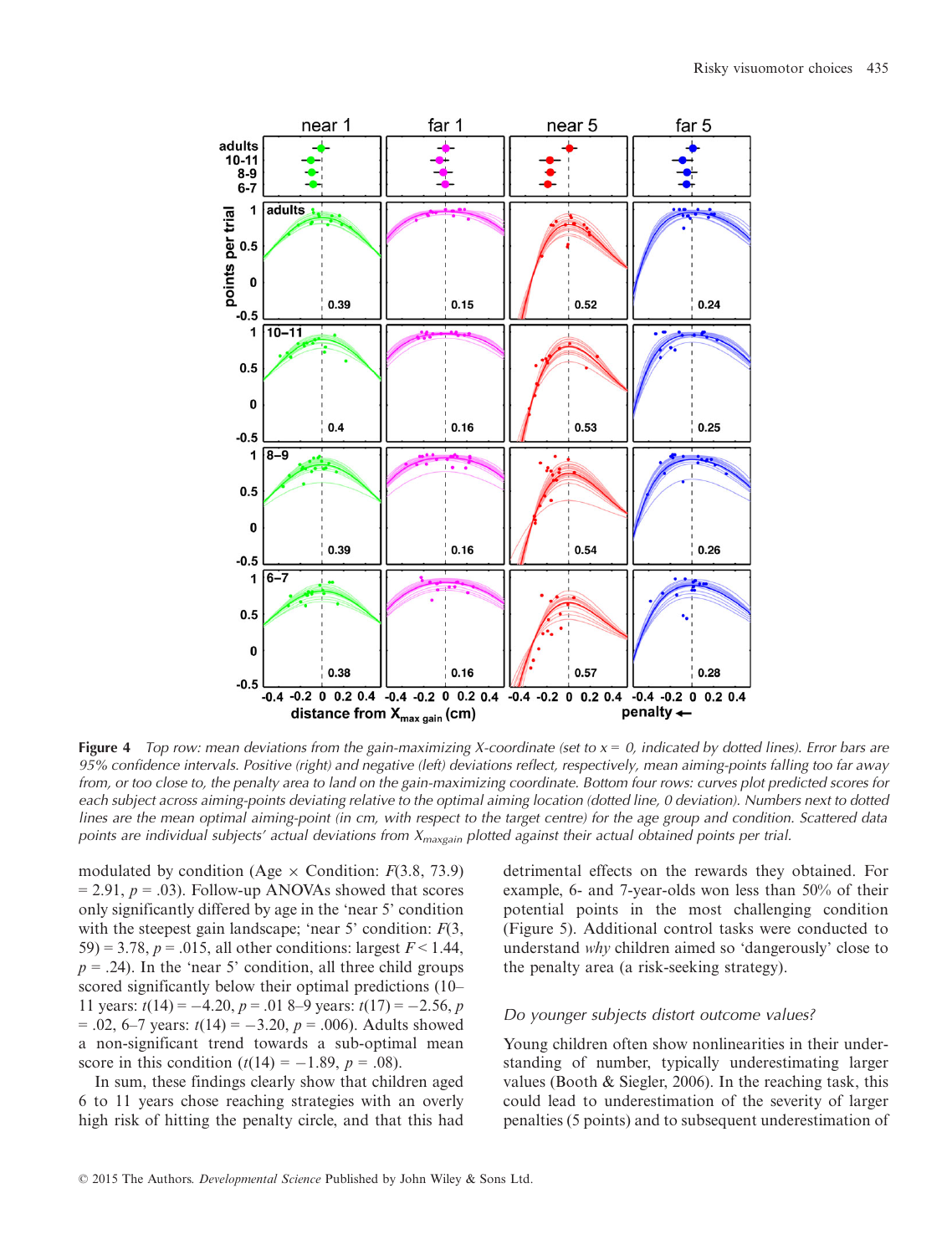

**Figure 5** Mean (95% CI bars) of individuals' actual scores expressed as a percentage of their own highest expected (optimally-predicted) scores. At 100%, obtained and highest expected scores are identical.

the shift in pointing required to maximize expected gain – the reaching pattern found in childhood. To test whether value distortion explained children's reaching behaviour, two measures of value representation were obtained. In a number line task, subjects indicated where the numbers 1 to 5 belonged on a number line between 0 and 10; see Supplemental Methods for details. Younger subjects' responses were compressed towards the lower end of the scale, indicating underestimation of numerical distance (Figure 6A). Accordingly, the root of the mean squared error (RMSE) of indicated versus true numerical distance became smaller with age  $(r = -0.60, p < .001)$ . However, this summary measure of numerical distance distortion did not predict subjects' visuomotor strategies: the correlation of RMSE with absolute deviation between  $X_{mean}$  and  $X_{opt}$  was not significant for any single

condition, or for the mean of all conditions ( $r < 0.09$ ,  $p < .47$ ), and hence did not explain performance on the reaching task.

Correct value comparisons between gains and losses crucially relied on understanding the relative value of quantities 1 and 5. Therefore, in a multiplication task, subjects judged whether they would rather lose 5 points once, or 1 point multiple times (e.g. 1 point, 6 times); see Supplemental Methods for details. Cumulative Gaussians were fitted to proportions of trials on which participants preferred to lose the variable multiple (e.g. 1 point, 6 times) over losing 5 points; Figure 6B. The point of subjective equality (PSEs) of these functions, at which the probability of answering either way is 0.5, measures the multiple of 1 that participants are as willing to lose as a single 5. The PSE in Figure 6B falls very close to the correct multiple of 5 for all age groups (adults: 5.02, 10– 11: 4.95, 8–9: 4.95, 6–7: 5.00), revealing that the impact of losing 5 points compared to winning multiples of 1 point was judged close to accurately at all ages. Both tasks thus suggest that point value distortions are an unlikely cause of the sub-optimal reaching choices in childhood.

### Do younger subjects distort outcome probabilities?

Forming stable representations of developing visuomotor skills might be challenging; if younger subjects distorted outcome probabilities by underestimating their own pointing variance *varX*, this would lead them to underestimate the shift from penalty required to maximize their winnings. To test whether probability distortions explained children's tendency to undershoot the gainmaximizing coordinate, understanding of own visuomotor precision was measured after the main experiment. Participants gave verbal estimates of how



Figure 6 (A) Mean (95 CI error bars) estimated numerical distance on number line is plotted against true numerical distance for each group. The dashed identity line indicates accurate numerical distance representation. Data points under this line reflect underestimation of true numerical distance. (B) Mean proportion of times the variable sum (x-axis) was preferred over the standard sum (5pts  $\times$  1) when asked 'which amount would you rather lose?' Cumulative Gaussians are fitted through the data points of each group. Points of subjective equality (dashed lines) measure how many multiples of 1 subjects were as willing to lose as a single 5. (C) For each group, mean (95 CI error bars) estimated probabilities of hitting circles of different sizes are plotted against their true probabilities of hitting these circles. The dashed identity line indicates accurate probability estimates. Data points under this line reflect underestimation of own precision, and points above the line overestimation.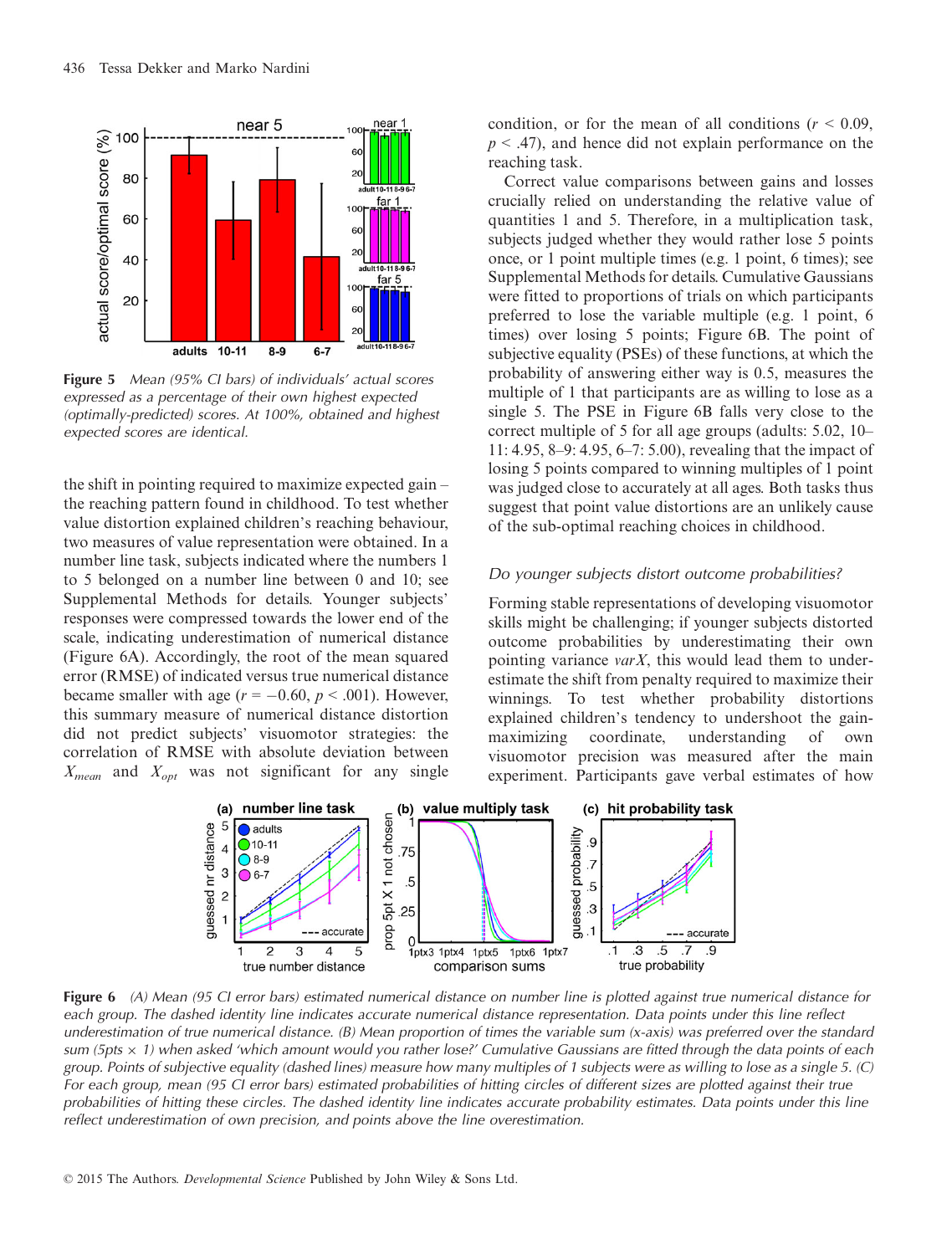many times out of 10 they could hit target circles of different sizes with the same setup and time limit as in the reaching task; see Supplemental Methods for details. In Figure 6C, mean judged probabilities are plotted against true probabilities of hitting each circle. As visualized in the graph, explicit judgements of visuomotor skill were on average close to accurate at all ages, with slight tendencies to overestimate small probabilities and to underestimate large probabilities. Importantly, younger subjects did not overestimate their chances of hitting target circles compared with adults, but showed similar probability distortions. This is in line with other findings of adult-like event probability judgements in childhood (Boyer, 2006; Moutsiana, Garrett, Clarke, Lotto, Blakemore et al., 2013). There was no evidence for overly high confidence in own visuomotor precision in childhood, suggesting that this factor cannot explain the development of optimal visuomotor decision-making.

# **Discussion**

To advance understanding of when and how optimal visuomotor decision-making develops in childhood, 6- to 11-year-olds and adults were asked to rapidly reach towards targets to win as many points as possible, whilst avoiding touching an overlapping penalty area. Because time was limited, movement end-points were imprecise, placing probabilities on missing or hitting the target and penalty. The implicit task was to locate the aiming-point giving the highest expected score by accounting for this imprecision. By quizzing subjects about the point rules between blocks, we ensured that all could remember these throughout the experiment. To maximize their expected winnings, subjects should shift their aimingpoints further from the penalty area when penalties were greater and closer to the target. The precise amount of shift required to optimize performance depended on each participant's own visuomotor precision.

Sensitivity to changes in gain landscapes across conditions was already present at 6 and 7 years; all age groups adjusted their movement end-points in response to changes in both penalty value and offset. However, the ability to correctly determine the exact degree of adjustment required to maximize expected gain, depending on these factors and on participants' own visuomotor precision, did not develop until much later. Unlike adults, even the oldest (10- and 11-year-old) group of children still differed significantly from optimal. Children of all ages displayed a group-level tendency to place movement end-points too close to the penalty circle to maximize their scores (see Figure 3), resulting in larger deviations from the gain-maximizing strategy in childhood. Choosing end-points too close to the penalty region can be described as risk-seeking because this comes with overly high risks of hitting the penalty circle and losing points. This sub-optimal strategy had a dramatic impact on the rewards won in the study, particularly in the 'near 5' condition, which presented the steepest gain landscape (Figure 4). Here children's systematic 'undershoot' incurred a heavy penalty (Figure 4); unlike adults, who obtained on average >90% of their theoretical maximum score, 6- and 7-year-old children obtained as little as  $\sim$ 40% (Figure 5).

What can explain the shift from overly risky visuomotor decision-making in childhood to close to optimal visuomotor decision-making in adulthood? The most punishing condition (near 5) only comprised 25% of the trials. Did children stick with risk-seeking strategies because they were not sufficiently motivated to optimize their scores? This is not supported by the data; ANOVAs revealed that children were sufficiently motivated to change their aiming strategy across conditions – except that they systematically placed their new aiming-points too close to the penalty area. Further analyses revealed that this was not due to difficulties with switching between penalty rules or slower learning of where in the display most points could be won at younger ages. The patterns of children's errors could reflect specific distortions in estimates of outcome values or probabilities (underestimation and overestimation, respectively). However, control tasks measuring value representation and understanding of own visuomotor precision (Figure 6A–C) provided no evidence for such distortions. While more research is needed to investigate how children represent the outcomes of their actions and the associated probabilities, these measures strongly suggest that their suboptimal visuomotor decisions in this reaching task were not driven by inaccurate value or probability estimates. Children's risky aiming strategies therefore likely reflect immature decision-making processes.

This leaves us with two interesting explanations. Firstly, sub-optimal reaching might result from incorrect computation of the optimal strategy by weighting of outcome values by probabilities. Immature weighted averaging would be in line with recent developmental studies showing that abilities to average multiple sensory estimates to make optimal perceptual decisions are still developing until the 8th–11th year of life (Gori *et al.*, 2008; Nardini et al., 2010). Those results come from unrewarded psychophysical tasks, and the present findings raise the possibility that mechanisms driving this development may also affect visuomotor processing in relation to external cost factors.

Alternatively, children might be able to compute the gain-maximizing strategy, but not employ this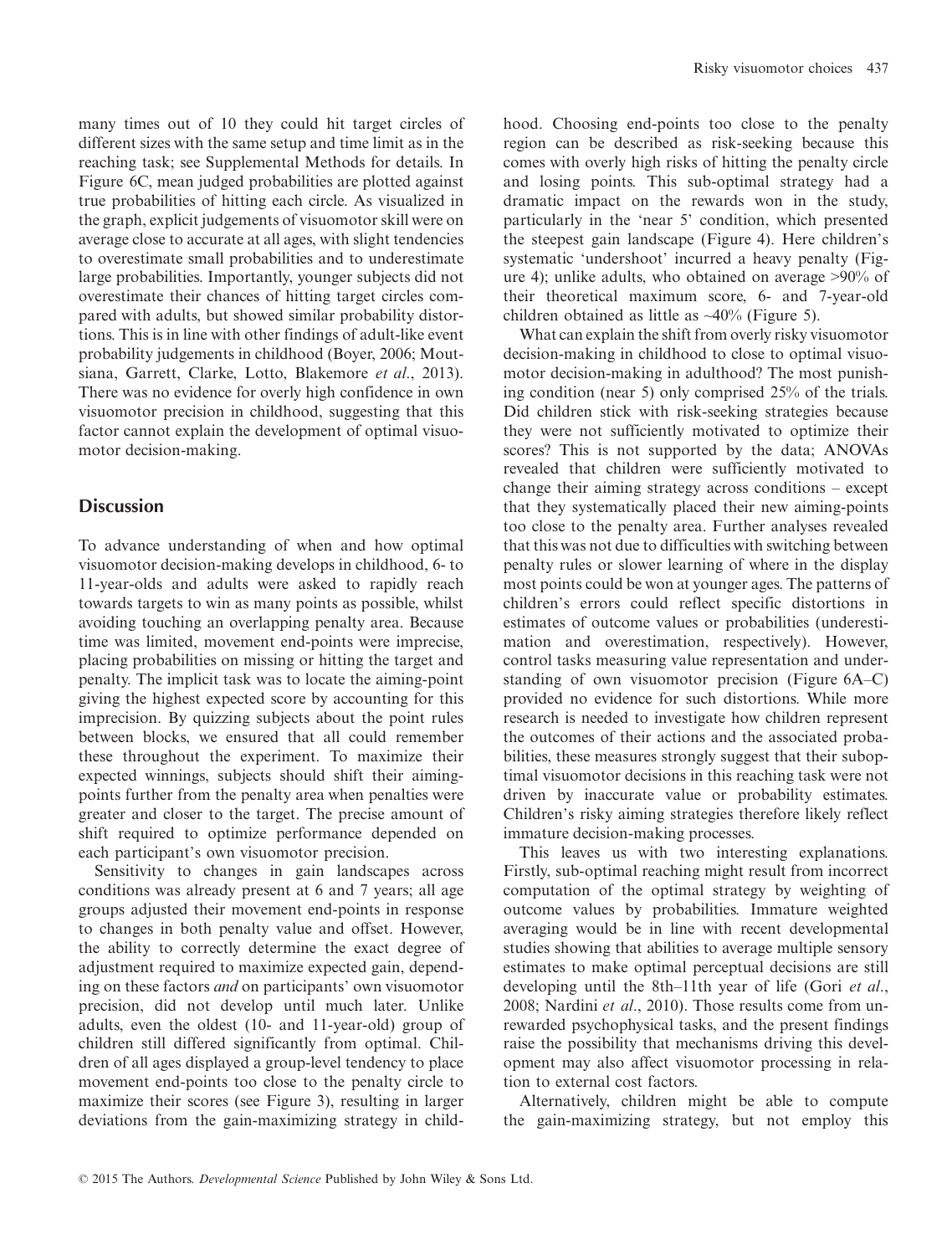information to optimize performance. Instead, they might pursue goals other than maximizing gain, such as striving for variation in the results of their reaches or fulfilling a desire to hit the target as often as possible, irrespective of overall winnings. Both could lead to avoidance of more conservative strategies with higher score expectations (for similar explanations of risktaking in rhesus monkeys, see Hayden, Heilbronner, Nair & Platt, 2008). Preferring risky actions could be adaptive for a developing system, in creating more opportunities to learn about consequences of behaviour (Schneider, Hanne & Lehmann, 1989). Children's visuomotor strategies could thus be gain-maximizing in the long run if the future gain provided by learning outweighs the rewards lost during the experimental task.

To better understand the underlying representations and mechanisms, future studies should compare how the expected gain of an embodied gamble is represented in the developing brain. In adults, for example, increasing the expected value of a 'classic' gamble yields parametric activation increases in brain regions associated with reward and decision-making, such as the ventral striatum and orbitofrontal cortex (e.g. Peters & Büchel, 2010; Rolls, McCabe & Redoute, 2008). In adolescents, some of these areas are overly responsive to expected gain in line with their behavioural preference for risky gambles (Barkley-Levenson & Galván, 2014). If children are still developing the ability to combine visuomotor and cost information into an accurate expected gain estimate, similar age differences should be present in brain areas representing the expected gain of a visuomotor choice.

This work significantly extends findings from other decision-making domains. It was recently proposed that classical and visuomotor decision-making rely on different neural mechanisms because adults show near-optimal performance in the visuomotor domain but display wellknown value and probability distortions when making equivalent choices in a gambling task (Wu, Delgado & Maloney, 2009). This dissociation has been called into question, however, and differences in performance have instead been ascribed to differences in task (Jarvstad, Hahn, Rushton & Warren, 2013). In line with current findings in the visuomotor domain, children's choices during classic gambles have also been characterized as risk-seeking (Harbaugh, Krause & Vesterlund, 2002; Levin, Hart, Weller & Harshman, 2007; Paulsen, Platt, Huettel & Brannon, 2011). This raises the intriguing possibility of a common developmental mechanism configuring both classic and visuomotor decision-making. If development were indeed linked across domains, this would provide strong evidence for a shared underlying process. An important next step would therefore be to directly compare the development of classic and

visuomotor gambling within subjects using well-matched tasks.

In sum, we found a clear, age-related shift towards more optimal visuomotor decision-making across childhood and adulthood, with overly risk-seeking action selection between ages 6 and 11 years. Choosing actions with overly high risks of negative results in real-life visuomotor tasks can clearly be dangerous, and could be a factor significantly contributing to higher accident rates in childhood (Kingma, 1994; Sethi, 2008).

# Acknowledgements

Thanks to Samir Zughni, Esther Cheung, Julia Jones, Rachel Fahey, and Joelynn Ng for technical assistance and assistance with testing, and to Dorothy Cowie for useful comments. Supported by UK Economic and Social Research Council Grant RES-061-25-0523.

# References

- Adolph, K.E., Bertenthal, B.I., Boker, S.M., Goldfield, E.C., & Gibson, E.J. (1997). Learning in the development of infant locomotion. Monographs of the Society for Research in Child Development, 62 (3), i–162. doi[:10.2307/1166199](http://dx.doi.org/10.2307/1166199)
- Adolph, K.E., Tamis-LeMonda, C.S., Ishak, S., Karasik, L.B., & Lobo, S.A. (2008). Locomotor experience and use of social information are posture specific. Developmental Psychology, 44 (6), 1705–1714. doi:[10.1037/a0013852](http://dx.doi.org/10.1037/a0013852)
- Barkley-Levenson, E., & Galván, A. (2014). Neural representation of expected value in the adolescent brain. Proceedings of the National Academy of Sciences, USA, 111 (4), 1646– 1651. doi[:10.1073/pnas.1319762111](http://dx.doi.org/10.1073/pnas.1319762111)
- Battaglia, P.W., & Schrater, P.R. (2007). Humans trade off viewing time and movement duration to improve visuomotor accuracy in a fast reaching task. Journal of Neuroscience, 27 (26), 6984–6994.
- Bayless, S., & Schlottmann, A. (2010). Skill-related uncertainty and expected value in 5- to 7-year-olds. *Psicológica: Revista* de Metodología Y Psicología Experimental, 31 (3), 677–687.
- Booth, J.L., & Siegler, R.S. (2006). Developmental and individual differences in pure numerical estimation. Developmental Psychology, 42 (1), 189–201.
- Boyer, T.W. (2006). The development of risk-taking: a multiperspective review. Developmental Review, 26 (3), 291–345.
- Brainard, D.H. (1997). The psychophysics toolbox. Spatial Vision, 10 (4), 433–436.
- DeLoache, J.S., Uttal, D.H., & Rosengren, K.S. (2004). Scale errors offer evidence for a perception-action dissociation early in life. Science, 304 (5673), 1027–1029. doi[:10.1126/](http://dx.doi.org/10.1126/science.1093567) [science.1093567](http://dx.doi.org/10.1126/science.1093567)
- Franchak, J.M., & Adolph, K.E. (2012). What infants know and what they do: perceiving possibilities for walking through openings. Developmental Psychology, 48 (5), 1254–1261.